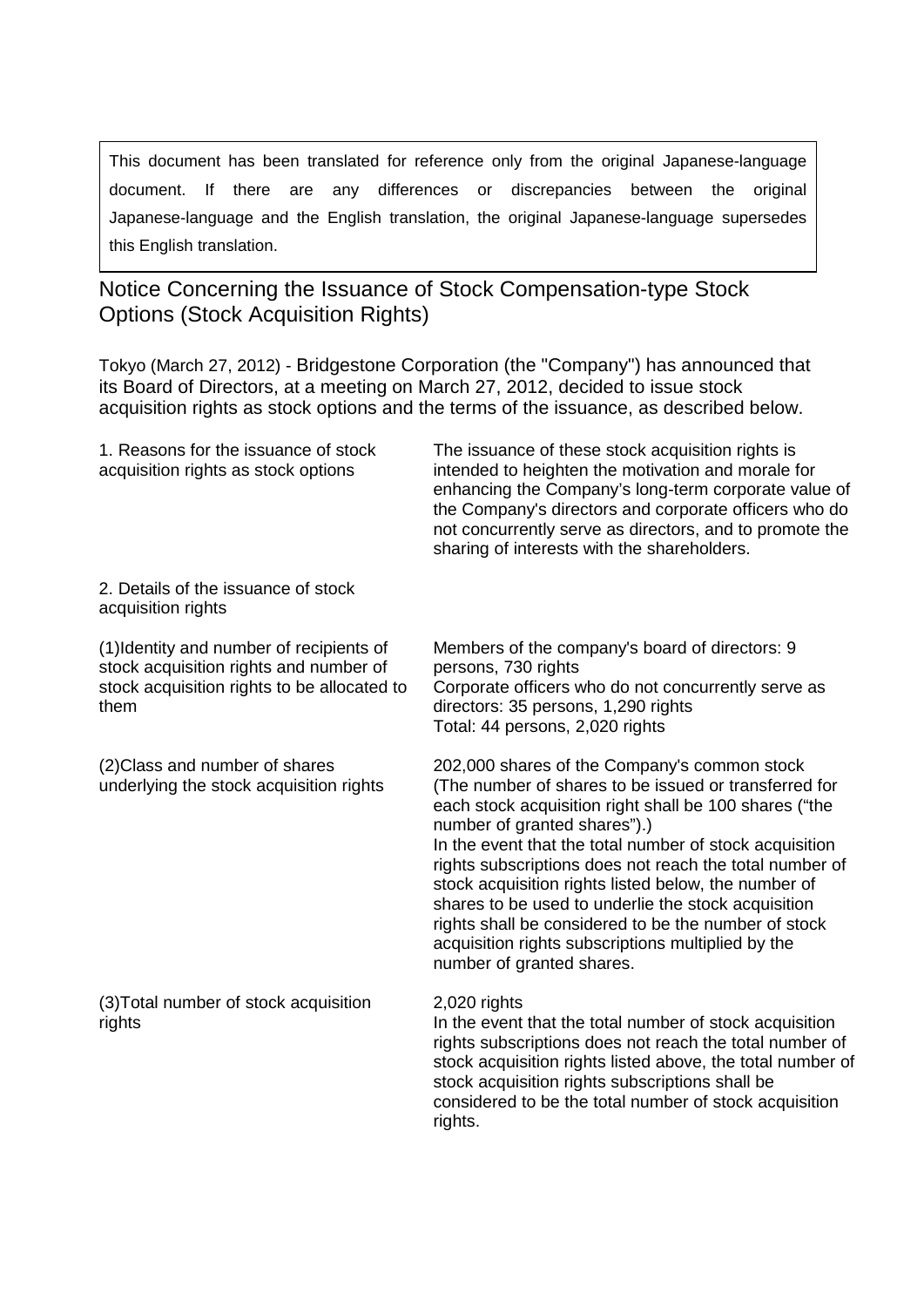(4)Method of calculating the amount of payment for stock acquisition rights:

The amount of payment in exchange for one stock acquisition rights shall be determined by multiplying the fair value of one share, calculated using the Black-Scholes model based on all conditions on the allotment date, with the number of granted shares. The above-calculated amount is based on a fair value and the stock acquisiton rights grantees are not provided with advantageous conditions for the purchase. On the allotment date, the Company and the grantee shall offset the Company's right to payment for the stock acquisition rights and the grantee's right to compensation for the execution of duties, etc., in an amount equivalent to the amount to be paid for the stock acquisition rights.

The amount of property to be contributed to the Company upon the exercise of each stock acquisition right shall be calculated by multiplying the amount of property to be contributed per share, which shall be 1 yen, by the number of granted shares.

(6) Exercisable period for the stock acquisition rights

the stock acquisition rights

(5)Amount of property to be contributed to the Company upon the exercise of

(7)Conditions for the exercise of the stock acquisition rights

From May 1, 2012, to April 30, 2032

i) The stock acquisition rights grantees shall not be able to exercise those stock acquisition rights during the period in which they serve as a director or corporate officer, or both, of the Company (including the date on which they retire; hereinafter referred to as the "period of service as officer, etc.").

ii) In the event that the stock acquisition rights grantee's period of service as officer, etc., ends by the end of February 2013 (including the event that the period ends due to the death of the grantee), the stock acquisition rights grantee (including the grantee's successor), will not be able to exercise a certain number of the allotted stock acquisition rights (with fractional amounts of less than one stock acquisition right being discarded); that number shall be calculated by multiplying the number of stock acquisition rights allotted by the number of months in the period from the end of the term of service as an officer, etc., to March 31, 2013 (with amounts less than one month being discarded), divided by 12.

iii) Partial execution of each stock acquisition right is not allowed.

iv) Other conditions shall be subject to the agreement on allotment of stock acquisition rights concluded between the Company and the stock acquisition rights grantee.